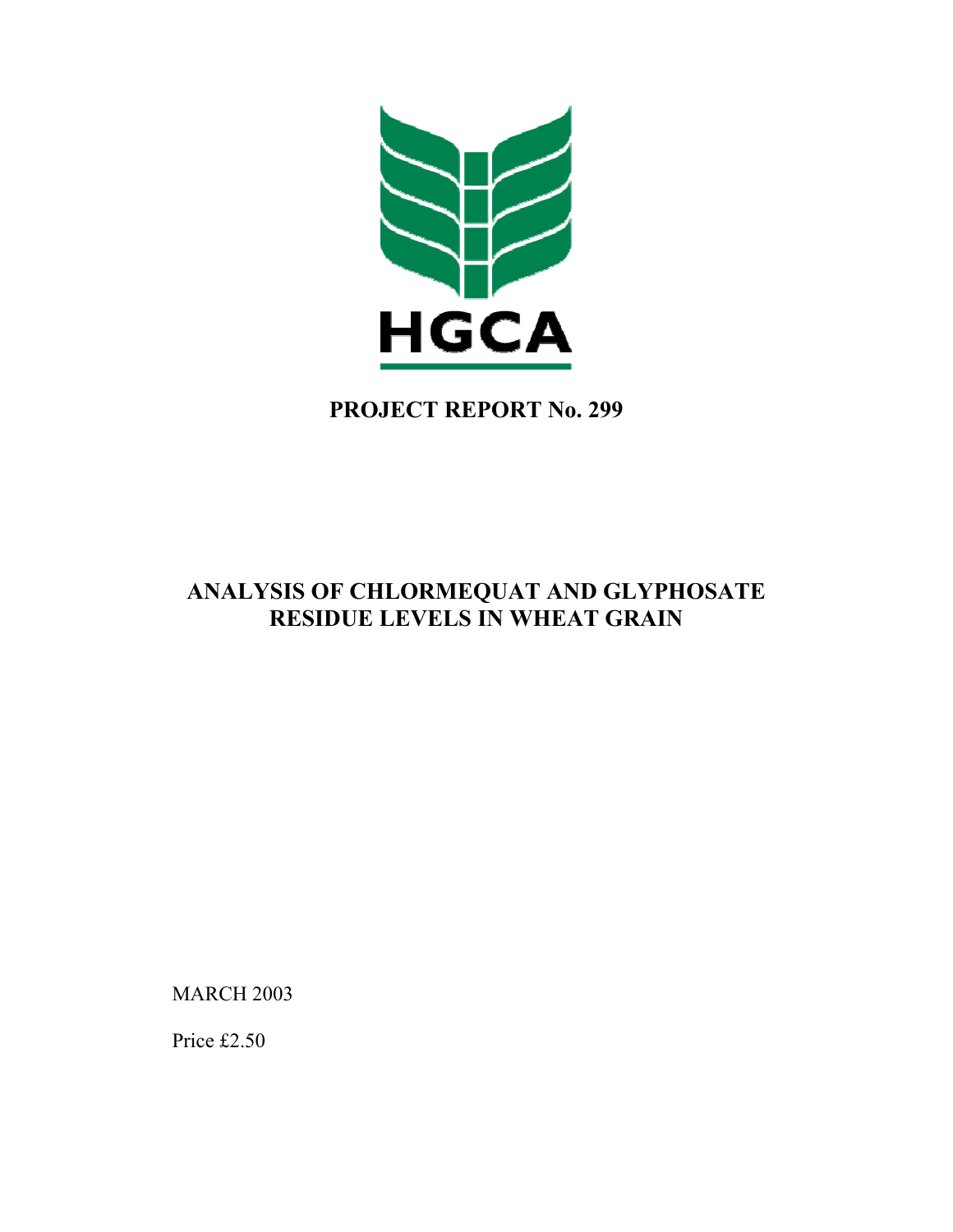### **PROJECT REPORT No. 299**

## **ANALYSIS OF CHLORMEQUAT AND GLYPHOSATE RESIDUE LEVELS IN WHEAT GRAIN**

by

### T GRIFFITHS and D MASON Central Science Laboratory, Sand Hutton, York YO41 1LZ

This is the final report of a 9-month project which started in April 2002 with a grant of £15,600 from HGCA (Project No. 2708).

The Home-Grown Cereals Authority (HGCA) has provided funding for this project but has not conducted the research or written this report. While the authors have worked on the best information available to them, neither HGCA nor the authors shall in any event be liable for any loss, damage or injury howsoever suffered directly or indirectly in relation to the report or the research on which it is based.

Reference herein to trade names and proprietary products without stating that they are protected does not imply that they may be regarded as unprotected and thus free for general use. No endorsement of named products is intended nor is any criticism implied of other alternative, but unnamed products.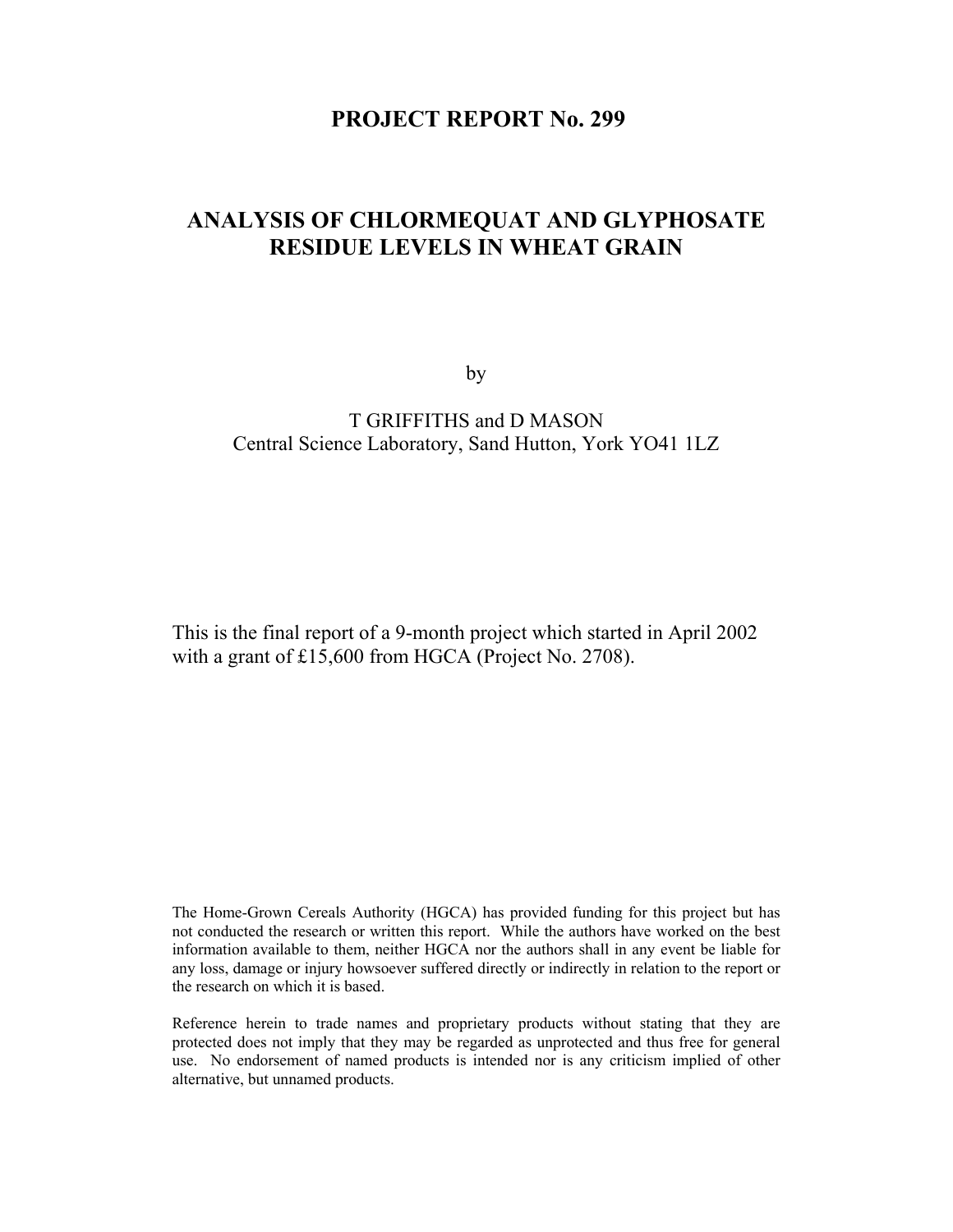#### **ABSTRACT**

Forty-eight wheat samples were analysed for chlormequat and glyphosate residues.

Residues of chlormequat were found in 44 of the 48 samples in the range 0.02 mg/kg to 0.5 mg/kg. None of the residues found exceeded the MRL set for chlormequat in wheat of 2.0 mg/kg.

Residues of glyphosate were found in 17 of the 48 samples in the range 0.1 mg/kg to 2.3 mg/kg. None of the residues found exceeded the MRL set for glyphosate in wheat of 5.0 mg/kg.

No residues of either pesticide were found in 3 of the 48 samples received, with residues of both pesticides found in 16 of the 48 samples received.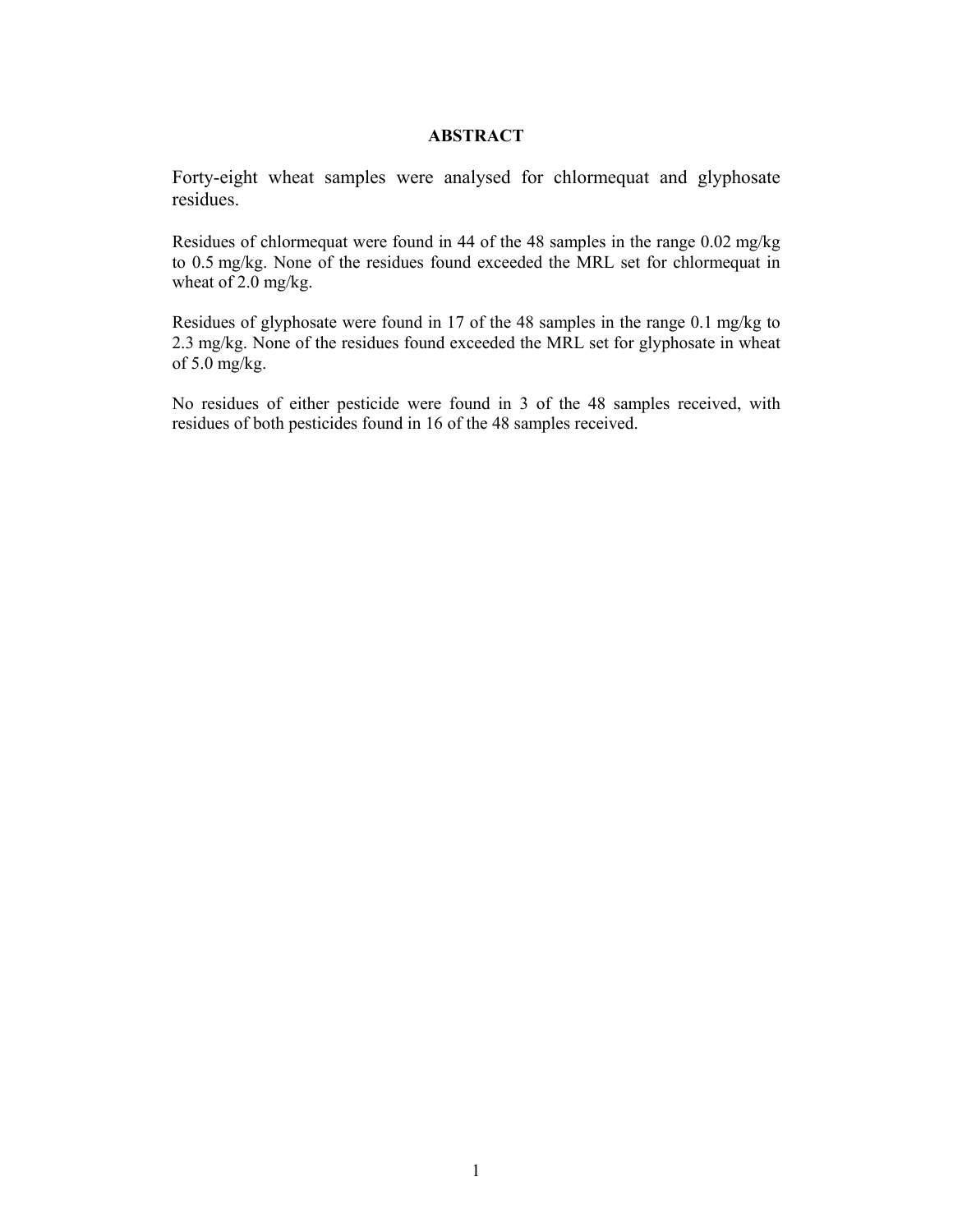#### **SUMMARY**

#### **Objectives**

Recent reports of the Pesticide Residues Committee have indicated chlormequat and glyphosate residues in wheat products. These are published quarterly on Pesticides Safety Directorate website: http://www.pesticides.gov.uk/citizen/residues/residues\_in\_food.htm

This project, carried out at the request of the National Association of British and Irish Millers (nabim), involved the testing of 48 wheat samples provided by nabim. Samples were traceable to information on agronomic practices applied to the growing crop.

#### **Analyses**

#### *Chlormequat analysis*

A single sub-sample of each sample was extracted with methanol, filtered and analysed by HPLC-MS/MS with electrospray ionisation. Collisionally induced dissociation product ions at *m/z* 122>58 and 124>58 were monitored.

#### *Glyphosate analysis*

A sub-sample of each sample was extracted with an acidified aqueous solution. An aliquot of the extract was derivatised prior to analysis using a gas chromatograph connected to a mass selective detector (GC-MSD).

#### **Discussion**

- 1. Residues of chlormequat were found in 44 of the 48 samples in the range 0.02 mg/kg to 0.5 mg/kg. None of the residues found exceeded the MRL set for chlormequat in wheat of 2.0 mg/kg.
- 3. Residues of glyphosate were found in 17 of the 48 samples in the range 0.1 mg/kg to 2.3 mg/kg. None of the residues found exceeded the MRL set for glyphosate in wheat of 5.0 mg/kg.
- 3. No residues of either pesticide were found in 3 of the 48 samples received, with residues of both pesticides found in 16 of the 48 samples received.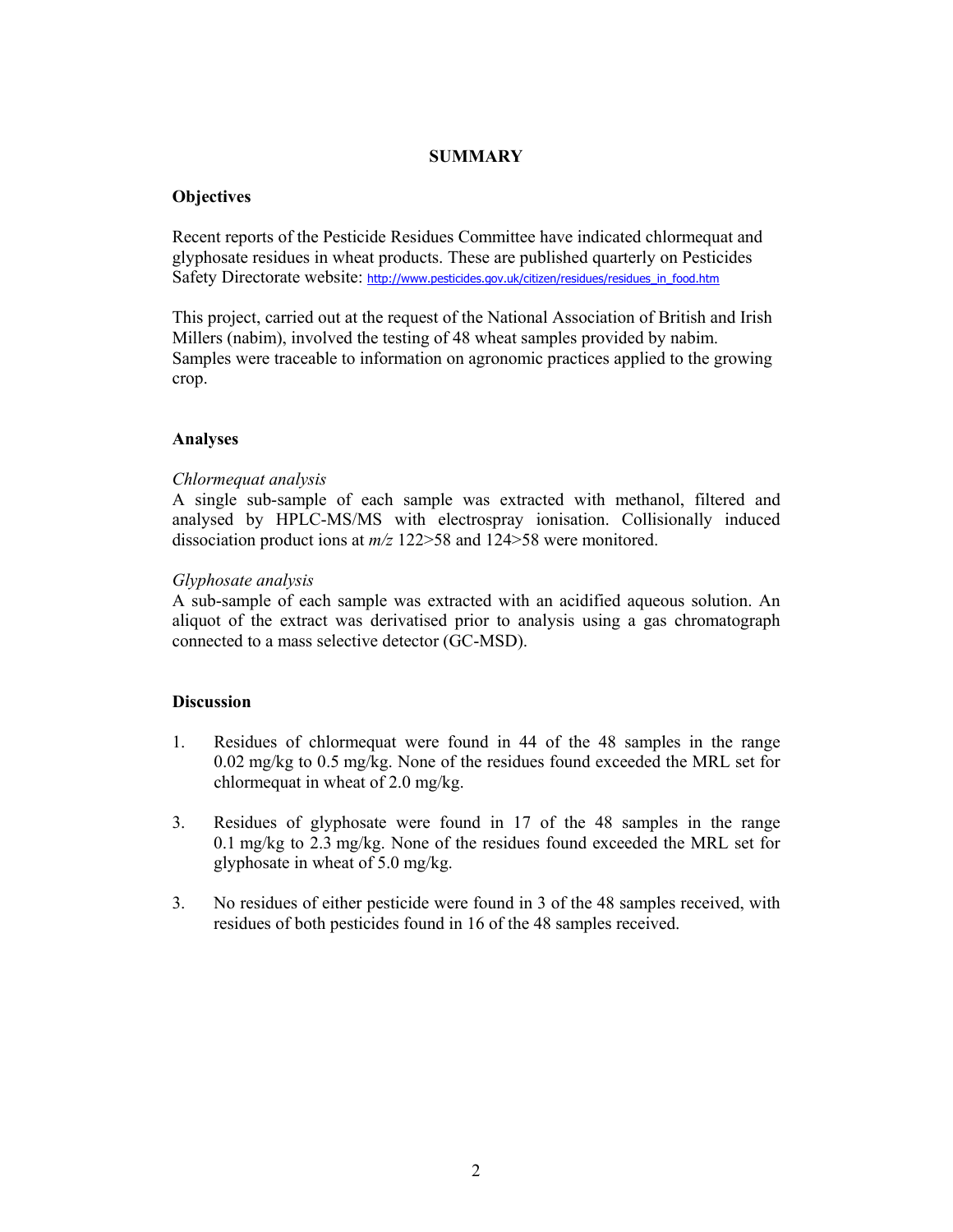### **TECHNICAL DETAILS**

| <b>Sample No</b> | <b>Laboratory No</b> | <b>Chlormequat Residue</b> | <b>Glyphosate Residue</b> |
|------------------|----------------------|----------------------------|---------------------------|
|                  |                      | (mg/kg)                    | (mg/kg)                   |
| 02 001           | 39631                | 0.2                        | 0.3                       |
| 02 004           | 39638                | 0.2                        | 0.2                       |
| 02 009           | 39645                | 0.4                        | 0.5                       |
| 02 011           | 39647                | 0.1                        | < 0.1                     |
| 02 012           | 39649                | 0.08                       | < 0.1                     |
| 02 013           | 39651                | 0.2                        | < 0.1                     |
| 02 017           | 39654                | 0.06                       | < 0.1                     |
| 02 022           | 39660, 40459         | 0.1                        | < 0.1                     |
| 02 024           | 39661, 40460         | 0.2                        | < 0.1                     |
| 02 027           | 39663, 40461         | 0.1                        | < 0.1                     |
| 02 028           | 39665, 40462         | 0.3                        | < 0.1                     |
| 02 042           | 39860                | < 0.01                     | < 0.1                     |
| 02 044           | 39861, 40463         | 0.3                        | 0.7                       |
| 02 045           | 39862, 40464         | 0.3                        | 0.7                       |
| 02 049           | 39863                | 0.2                        | < 0.1                     |
| 02 050           | 39667, 40465         | 0.2                        | < 0.1                     |
| 02 051           | 39668, 40466         | 0.2                        | 0.3                       |
| 02 052           | 39669, 40467         | 0.2                        | < 0.1                     |
| 02 053           | 39671, 40468         | 0.08                       | 0.5                       |
| 02 055           | 39672, 40469         | 0.3                        | < 0.1                     |
| 02 067           | 39673, 40470         | < 0.01                     | 0.1                       |
| 02 068           | 39674, 40471         | 0.4                        | < 0.1                     |
| 02 071           | 39675                | < 0.01                     | < 0.1                     |
| 02 073           | 39676                | 0.4                        | < 0.1                     |
| 02 074           | 39677                | 0.1                        | < 0.1                     |
| 02 075           | 39678                | 0.2                        | < 0.1                     |
| 02 080           | 39679                | 0.06                       | 0.4                       |
| 02 082           | 39680                | 0.1                        | 0.3                       |
| 02 085           | 39681                | 0.4                        | < 0.1                     |
| 02 089           | 39682, 40472         | 0.3                        | $\overline{2.3}$          |
| 02 091           | 39683                | 0.1                        | < 0.1                     |
| 02 092           | 39684                | 0.2                        | < 0.1                     |
| 02 095           | 39686                | 0.2                        | < 0.1                     |
| 02 097           | 39688, 40473         | $\overline{0.2}$           | 0.6                       |